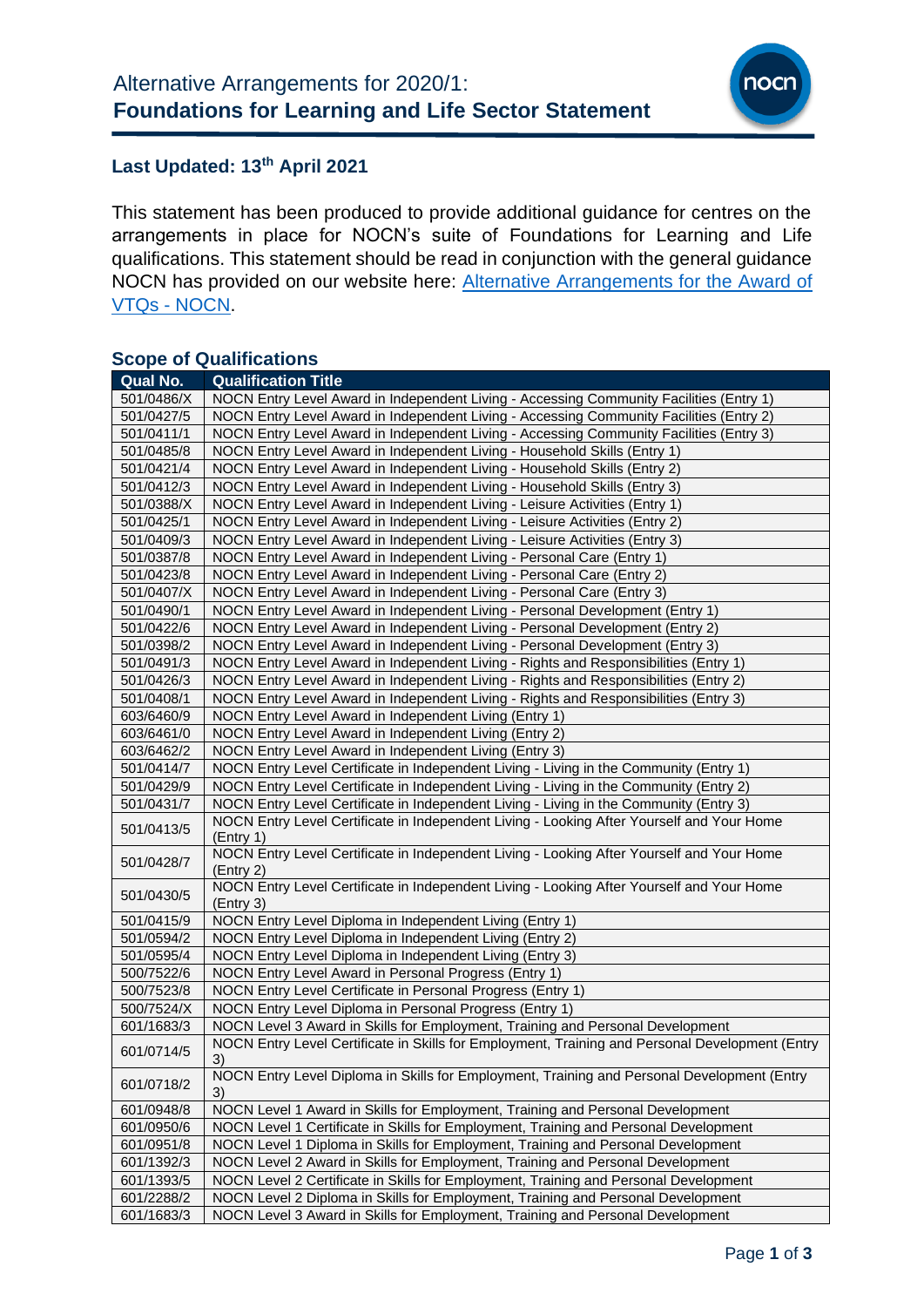

| 601/1684/5 | NOCN Level 3 Certificate in Skills for Employment, Training and Personal Development             |
|------------|--------------------------------------------------------------------------------------------------|
| 601/0496/X | NOCN Level 1 Award in Addictive Desire Recognition                                               |
| 603/3734/5 | NOCN Level 1 Award in Building Personal Resilience                                               |
| 603/3722/9 | NOCN Level 1 Award in Developing Critical Thinking Skills to Enhance Personal Decision<br>Making |
| 603/1239/7 | NOCN Level 1 Award in Developing Skills to Change Behaviour and Improve Relationships            |
| 601/0132/5 | NOCN Entry Level Award in Induction to College (Entry 3)                                         |
| 601/0133/7 | NOCN Level 1 Award in Induction to College                                                       |
| 600/0987/1 | NOCN Level 1 Award in Information, Advice or Guidance                                            |
| 600/6043/8 | NOCN Level 1 Award in Pre Tenancy Skills                                                         |
| 603/3288/8 | NOCN Level 1 Award in Skills to Support Changes in Behaviour                                     |
| 601/0493/4 | NOCN Entry Level Award in Supporting Your Child's Learning (Entry 3)                             |
| 601/0494/6 | NOCN Level 1 Award in Supporting Your Child's Learning                                           |
| 601/0178/7 | NOCN Level 1 Award in Understanding Healthy Living                                               |
| 501/1109/7 | NOCN Level 1 Award in Developing Skills for Employment                                           |
| 501/1110/3 | NOCN Level 1 Certificate in Developing Skills for Employment                                     |
| 500/9199/2 | NOCN Level 2 Award in Developing Skills for Employment                                           |
| 500/9166/9 | NOCN Level 2 Certificate in Developing Skills for Employment                                     |
| 501/0410/X | NOCN Entry Level Certificate in Getting on at Work (Entry 3)                                     |
| 501/0245/X | NOCN Level 1 Certificate in Getting on at Work                                                   |
| 600/1875/6 | NOCN Level 1 Award in Personal Well-Being                                                        |
| 600/1874/4 | NOCN Level 1 Certificate in Personal Well-Being                                                  |
| 600/1878/1 | NOCN Level 2 Certificate in Personal Well-Being                                                  |
| 600/0825/8 | NOCN Level 1 Award in Economic Wellbeing and Financial Capability                                |
| 600/0444/7 | NOCN Level 2 Award in Economic Wellbeing and Financial Capability                                |
| 600/5742/7 | NOCN Level 3 Award in Research Skills for Academic Study                                         |

### **Sector Engagement**

The Awarding Organisations who offer qualifications in this sector have agreed to implement common approaches to the awarding of assessments this academic year.

# **Adaptations to Delivery/Assessment**

For any unit where evidence is not sufficient to claim for learner achievement, centres should look to adapt assessment to ensure fairness to its learners and support learner progression. If learners are finding it difficult to complete unit assessment, NOCN suggests that Tutors/Assessors try the following strategies:

- Holistic assessment across uncompleted units to ensure that all required units are assessed.
- Alternative forms of assessment evidence for units, for example:
	- $\circ$  Audio evidence, for example, of 1 to 1 tutorials with identified learners; verbal questions and answers to test unit knowledge and understanding.
	- o Video evidence of role plays or a performance by identified learners simulating demonstration of skills, for example, performing in a job interview.
	- o Written question and answer test of knowledge and understanding for that unit.

For suites of qualifications such as Independent Living; Personal Progress or Skills for Employment, Training and Personal Development, centres are also able to consider whether a learner could successfully complete a smaller size of their registered qualification, e.g. a Certificate instead of a Diploma or an Award instead of a Certificate. Where this is the case, NOCN's registration and award system will